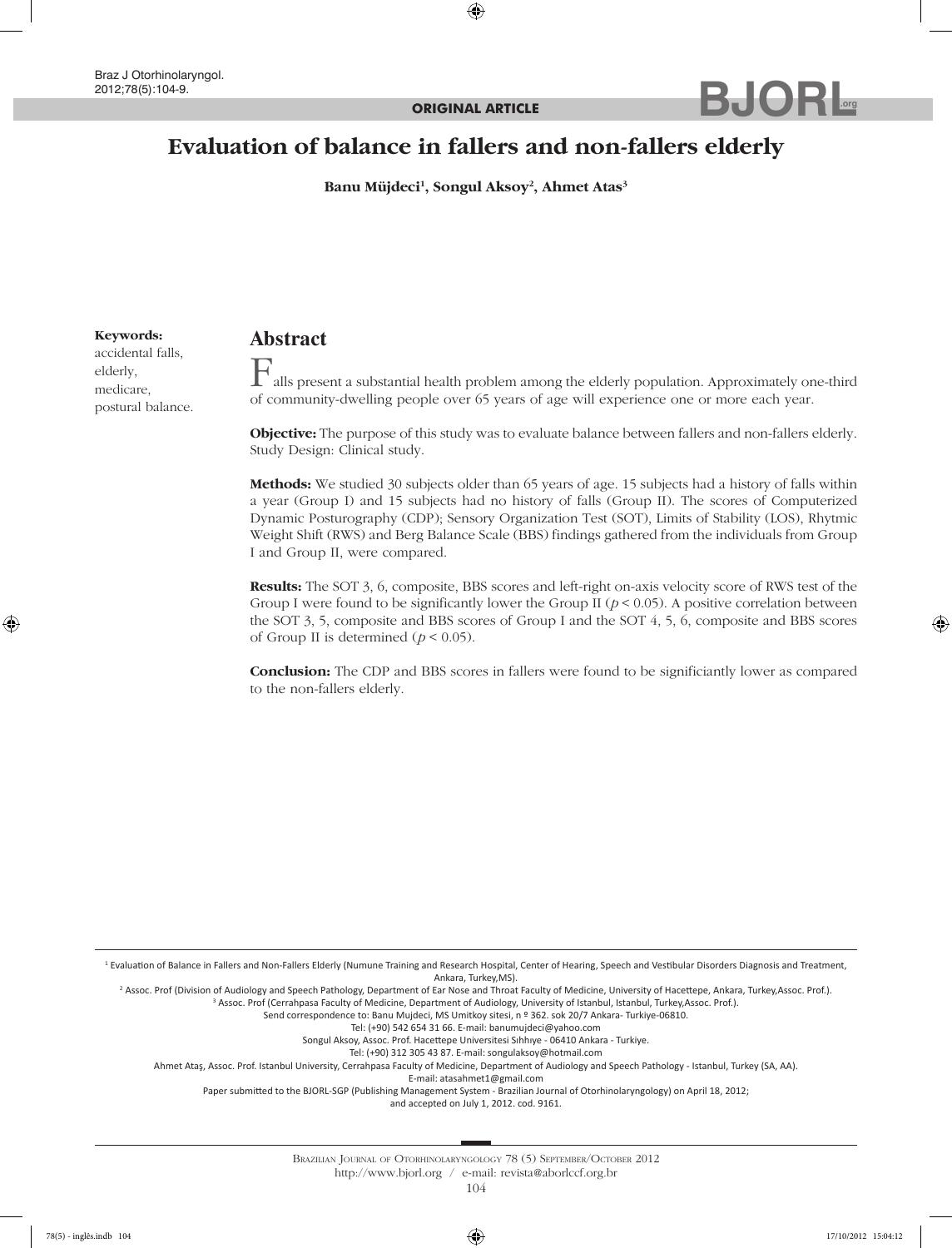# **INTRODUCTION**

Falls present a substantial health problem among the elderly population. Approximately one-third of community-dwelling people over 65 years of age will experience one or more each year<sup>1</sup>. To maintain postural stability while standing and walking, the brain must rapidly process signals from the visual, vestibular, and somatosensory systems. Because balance depends on multiple sensory inputs it can deteriorate when any of these systems fails individually or collectively. The combined loss of sensory signals from several systems has been proposed as a common cause of imbalance (so-called multisensory dizziness and imbalance)2 .

Deterioration in balance function, whether a natural process related to aging or as a result of disease, is observed much more often in the elderly population than it is within younger individuals<sup>3</sup>. A recent  $25$ year study has shown that not only has the number of falls in the elderly population increased but also the incidence of fall- induced injuries and deaths has increased significantly<sup>4</sup>.

Nearly 40% of falls occuring in the 65 years of age and over population are admitted to the hospital for some type of treatment<sup>1</sup>. In 5% of the cases, the injuries suffered include fractures, bruises, soft tissue injuries and loss of self-confidence<sup>5</sup>. As a result, the elderly population develops a fear of falling complex, a decrease in self confidence to accomplish normal activities of daily living and adopt a lifestyle of inactivity resulting in significant muscular atrophy, most noticable in lower extremity strength<sup>6</sup>.

A simple predictive models were reported using logistic regressions that combined Berg Balance Scale (BBS) scores with a self reported history of imbalance to predict risk of falls<sup>1</sup>. Some authors proposed that balance (postural stability) requires three distinct processes: (i) sensory organization, in which one or more of the orientational senses (somatosensory, visual and vestibular) are involved and integrated within the central nervous system; (ii) a motor adjustment process involved with executing coordinated and properly scaled neuromuscular responses; and (iii) the background tone of the muscles, through which changes in balance are effected7 .

Posturography, which is a measurement of body sway, may be a useful technique for quantifying imbalance in older persons and identfying those at risk for falling. Several researchers have shown that sway incrases in older persons<sup>8</sup>, and the research has linked greater amounts of postural sway to increased risk of falling, which is a serious problem for older adults<sup>9</sup>. Researchers found significiantly greater antero-posterior sway in those older adults who had a fall in the 1-year period following the balance measurement. Early detection of abnormalities in dynamic postural control followed by appropriate rehabilitation, environment modification and recommendations may help prevent falls, thereby substantially improving the quality of life of elderly individuals<sup>9</sup>.

Measurements obtained with the BBS show high specifity but poor sensitivity, for identifying people with increased risk of falling. The BBS, however, shows sensitivity and specificity to predict use of assistive devices in the older adults. The BBS is easy to administer and requires no special equipment $10$ .

This study was designed to identify balance impairments associated with falling in elderly subjects. The purpose of this study was to evaluate balance between fallers and non-fallers amongst the elderly.

#### **METHOD**

We studied 30 subjects older than 65 years of age. Fifteen of the subjects (mean age of  $70.20 \pm 4.39$ ) years) having a history of at least two spontaneous falls within a year with no loss of consciousness or detectable cause (e.g. sudden paralysis, seizure or heavy drinking) constituted Group I, the other 15 subjects (mean age of  $71.93 \pm 6.11$  years) having no history of falls constituted Group II.

The study was approved by the Ethical Committee of the institution under number LUT08/11. After the scope and objective of the research had been explained to the individuals who participated in the research and their relatives, their written consents were also obtained.

Inclusion criteria required for the elderly subjects: no histories of significant head trauma, neurological disease (e.g Parkinson's, post-polio syndrome, diabetic neuropathy), visual impairment not correctable with lenses, musculoskeletal impairments (e.g. amputation, joint replacement, joint fusions, joint deformity due to rheumatoid arthritis), or persistent symptoms of vertigo, light-headedness, unsteadiness. A fall was defined as any event in which the individual lost their balance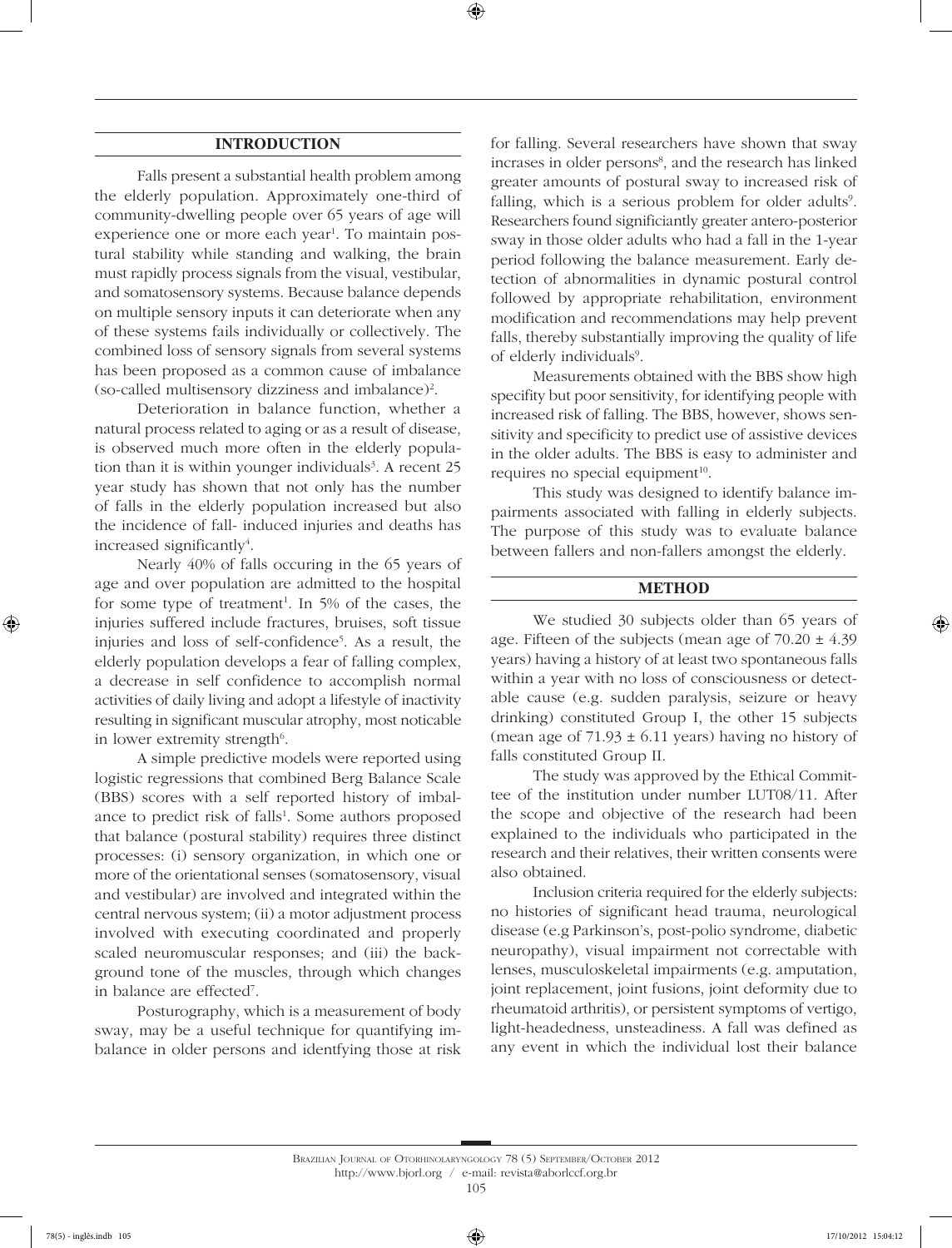and made contact with the floor (i.e did not simply fall back into a chair after trying to stand up).

All subjects were evaluated in a study of postural stability and balance using the BBS and Computerized Dynamic Posturography (CDP). The Sensory Organization Test (SOT) 1, 2, 3, 4, 5 and 6, besides the Limits of Stability Test (LOS) and Rhytmic Weight Shift Test (RWS) are subtests of the CDP. The SOT, LOS and RWS test protocols were administered using the Smart Balance Master (Neurocom International, Inc., Clackamas, OR, USA).

The SOT was performed in a clinically routine manner. SOT included six tests conditions:

- SOT 1. Eyes open, fixed support surface and surround (visual, vestibular, and somatosensory modalities available);
- • SOT 2. Eyes closed, fixed support surface and surround (absent visual input);
- SOT 3. Eyes open, sway-referenced surround, and fixed support surface (visual input inaccurate);
- SOT 4. Eyes open, sway-referenced support surface, and fixed surround (somatosensory inputs inaccurate);
- • SOT 5. Eyes closed, sway-referenced support surface, and fixed surround (absent visual input and somatosensory input inaccurate);
- SOT 6. Eyes open, sway-referenced surround and support surface (inaccurate visual and somatosensory inputs).

The LOS testing provides information on the patient's skills in moving the center of gravity over the base of support while maintaining an upright posture as individuals are asked to sway, using ankle strategies and weight shifts only, forward, backward, to the left and to the right. Test measures included maximum endpoint excursion for anterior, posterior, right, and left movements and were measured as a percentage of the maximum end point reached during an 8-second trial.

The RWS assessment quantifies two movement characteristics associated with the patient's ability to voluntarily move their center of gravity or "sway" from left-to-right and forward-to-backward in a rhythmic manner. The measured parameters are on-axis velocity and directional control.

BBS, consist of 14 subtests performed in a standard order. Each task scored on a five-point scale (0-4) according to quality of the performance or the amount of time needed to complete the task, as ranked by the test developers. The maximum score for this assessment is 56.

We classified the subjects based on their falls history as a Group I (fallers) and Group II (non-fallers). BBS, SOT, RWS, LOS scores of groups were compared using the independent *t* test.

We analyzed the relationship between linear related variables using Pearson correlation analyses.

Study data were analyzed using the SPSS statistical package (version 15). Statistical significance was determined at *p* less than 0.05 for all analyses.

### **RESULTS**

As two groups were compared, the SOT 3, 6, composite scores of the Group I was found to be statistically significantly lower from the Group II (*p <*  0.05) (Table 1). There was no statistically significantly difference detected between two groups regarding the SOT 1, 2, 4, 5 scores (*p* > 0.05).

**Table 1.** SOT figures of the individuals.

| SOT              |                 | Group I (Mean $\pm$ SD) Group II (Mean $\pm$ SD) | р         |
|------------------|-----------------|--------------------------------------------------|-----------|
| SOT <sub>1</sub> | $91.93 + 3.35$  | $93.53 + 1.57$                                   | <b>NS</b> |
| SOT <sub>2</sub> | $90.96 + 4.16$  | $93.10 + 2.63$                                   | <b>NS</b> |
| SOT <sub>3</sub> | $88.73 + 3.54$  | $92.96 + 2.15$                                   | $.000*$   |
| SOT 4            | $76.86 + 6.99$  | $78.30 + 8.23$                                   | <b>NS</b> |
| SOT <sub>5</sub> | $66.46 + 9.74$  | $72.86 + 7.28$                                   | <b>NS</b> |
| SOT <sub>6</sub> | $60.40 + 11.14$ | $71.10 + 6.55$                                   | $.003*$   |
| Composite        | $77.06 + 3.47$  | $81.66 + 3.37$                                   | $.001*$   |

SD: Standart deviation; \* Independent *t* test (*p* < 0.05 was significant); NS: Not significant  $(p > 0.05)$ .

In this study, the BBS score average of the Group I was found to be 47.9 and of the Group II to be 54.6. As two groups were compared to each other, the BBS score of the Group II was found to be statistically significantly higher than the Group I ( $p < 0.05$ ).

The on-axis velocity score during left/right movement of the RWS test was found to be statistically significantly low in the Group I than the score of the Group II ( $p < 0.05$ ).

There was no statistically significant difference detected between two groups regarding the left/right directional control score, forward/backward directio-

Brazilian Journal of Otorhinolaryngology 78 (5) September/October 2012 http://www.bjorl.org / e-mail: revista@aborlccf.org.br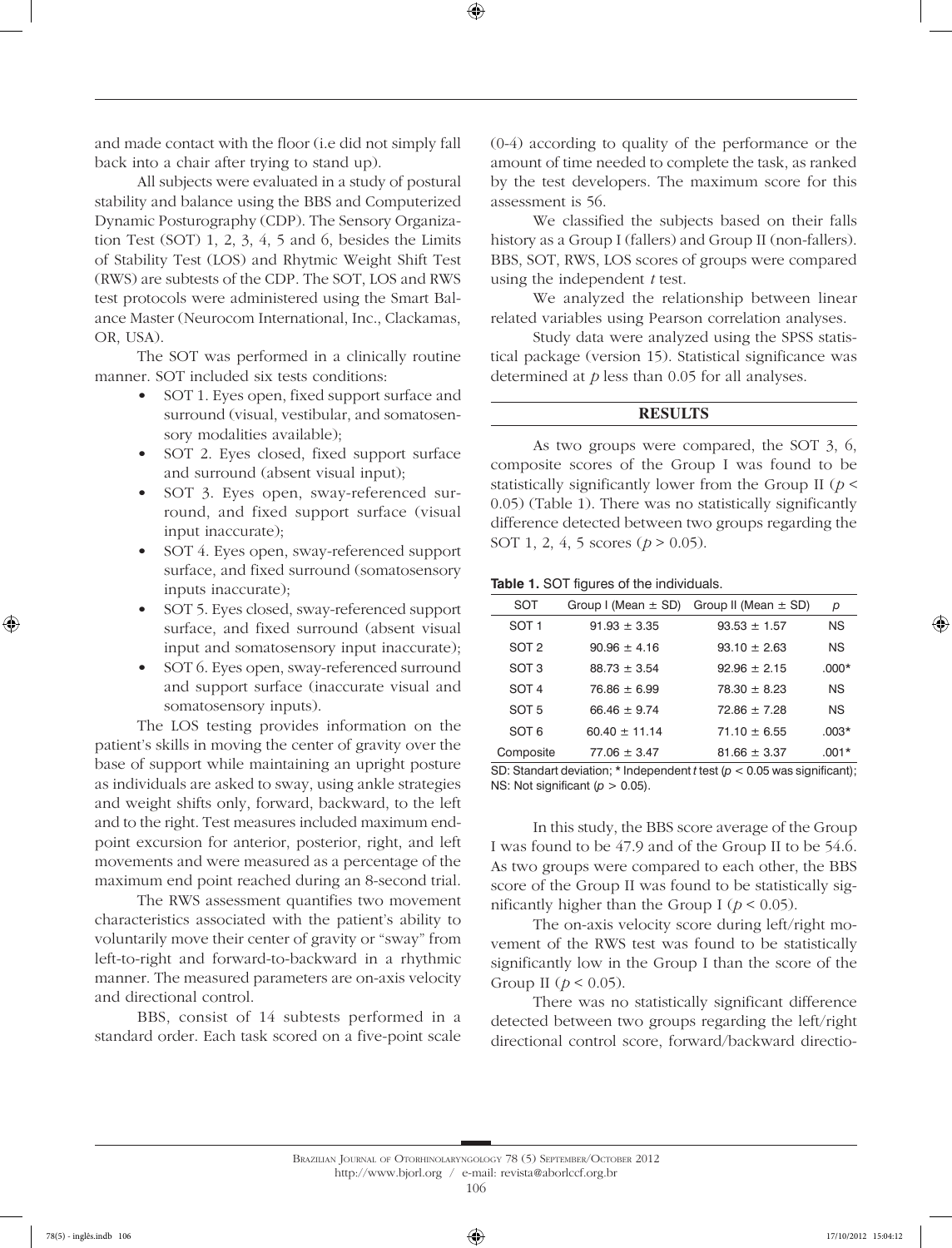nal control score and on-axis velocity score during forward/backward movement of RWS and LOS scores  $(p > 0.05)$ .

As the correlations between BBS, SOT, LOS and RWS scores were evaluated separately within the two groups, a positive correlation between the SOT 3, 5, composite scores and BBS score was detected within the Group I ( $p < 0.05$ ).

Positive correlation between the SOT 4, 5, 6, composite scores and BBS score within the Group II was also detected  $(p < 0.05)$ .

### **DISCUSSION**

This study reports comparative results of CDP and BBS tests carried out on either group amoung which Group I consist of 15 elderly subjects who are reported have experienced two or more unexpected falls during the past 12 months and Group II which includes elderly people that are non-fallers  $(n = 15)$ .

CDP has become an important tool for comprehending standing balance in clinical settings. A key test in the Neurocom International (Clackamas, Oregon) Dynamic Posturography System, the SOT, provides information about the integration of multiple components of balance. The SOT test leads to an outcome measure called the "equilibrium score", which reflects the overall coordination of the visual, proprioceptive, and vestibular systems for maintaining standing posture $11$ .

Some authors found that discriminant function analysis identified visual contrast sensitivity, lower limb proprioception, quadriceps strength, reaction time and sway on foam with the eyes open as the variables that significantly discriminated between subjects who experienced multiple falls and subjects who experienced one fall or fewer<sup>12</sup>.

In the study found that effects of ageing are loss of cutaneous sensation, which appears to correlate with impaired postural control and an increased risk of falling13.

Some researcher evaluated 100 elderly individuals in order to analyse the correlation between falling and SOT scores within individuals who suffer from balance disorders. As a result, they determined that the SOT scores within the individuals who are recurrent fallers were significantly lower when compared to the individuals who were one-time fallers. They stated that the CDP performance within the planning the safe exercise program can be helpful to the clinician $14$ .

In the study the SOT scores within the faller and non-faller individuals aged 60 and over were compared and a statistically significant difference between two groups regarding the composite score was detected. The author stated that SOT tests could be used in order to determine the difference in terms of balance disorders within faller and non-faller elderlies<sup>15</sup>.

In our study, the SOT 3, 6 and composite scores of the individuals in the Group I was found to be statistically significantly lower as compared to those of the individuals in the Group II ( $p < 0.05$ ).

This conclusion approved the results of the studies that detected a significant correlation between the SOT and falling<sup>14,15</sup>. The finding we concluded in our study indicates that the dynamic balance within the elderly people who are fallers was negatively affected. We strongly believe that SOT will be very useful in determining the risk of falling among elderly people.

The study compared the electronystagmography and CDP in determining the risk of falling within 33 individuals and concluded that the CDP and especially LOS tests provide important information regarding the risk of falling within elderly people<sup>16</sup>. In their studies  $(n = 273)$ , researchers stated that LOS provides information on postural deficits with the people who have potential to fall<sup>17</sup>.

Some researchers stated in their study that was conducted on 19 individuals reported to have fallen and on 124 non-faller individuals (average age is 78) in which they utilized LOS in order to analyse the postural stability, that LOS was a very beneficial clinical practice in forecasting the risk of falling. There was no significant difference determined between the two groups regarding the LOS scores<sup>18</sup>. This finding did not verify the study<sup>18</sup> that states LOS can be used for forecasting the risk of falling.

Some authors, evaluated the dynamic balance within 202 individuals aging 60 and over fallers ( $n =$ 59) and non-fallers ( $n = 143$ ). They determined failures within the postural controls and more failures within the lateral balance on dynamic postural controls with fallers as they were compared to non-fallers. They detected control of lateral stability was the most severely impaired component of postural control in the fallers<sup>19</sup>.

In this study the on-axis velocity score during left/right movement of RWS in the Group I was found to be statistically significantly lower as compared with the individuals in the Group II ( $p < 0.05$ ). This conclu-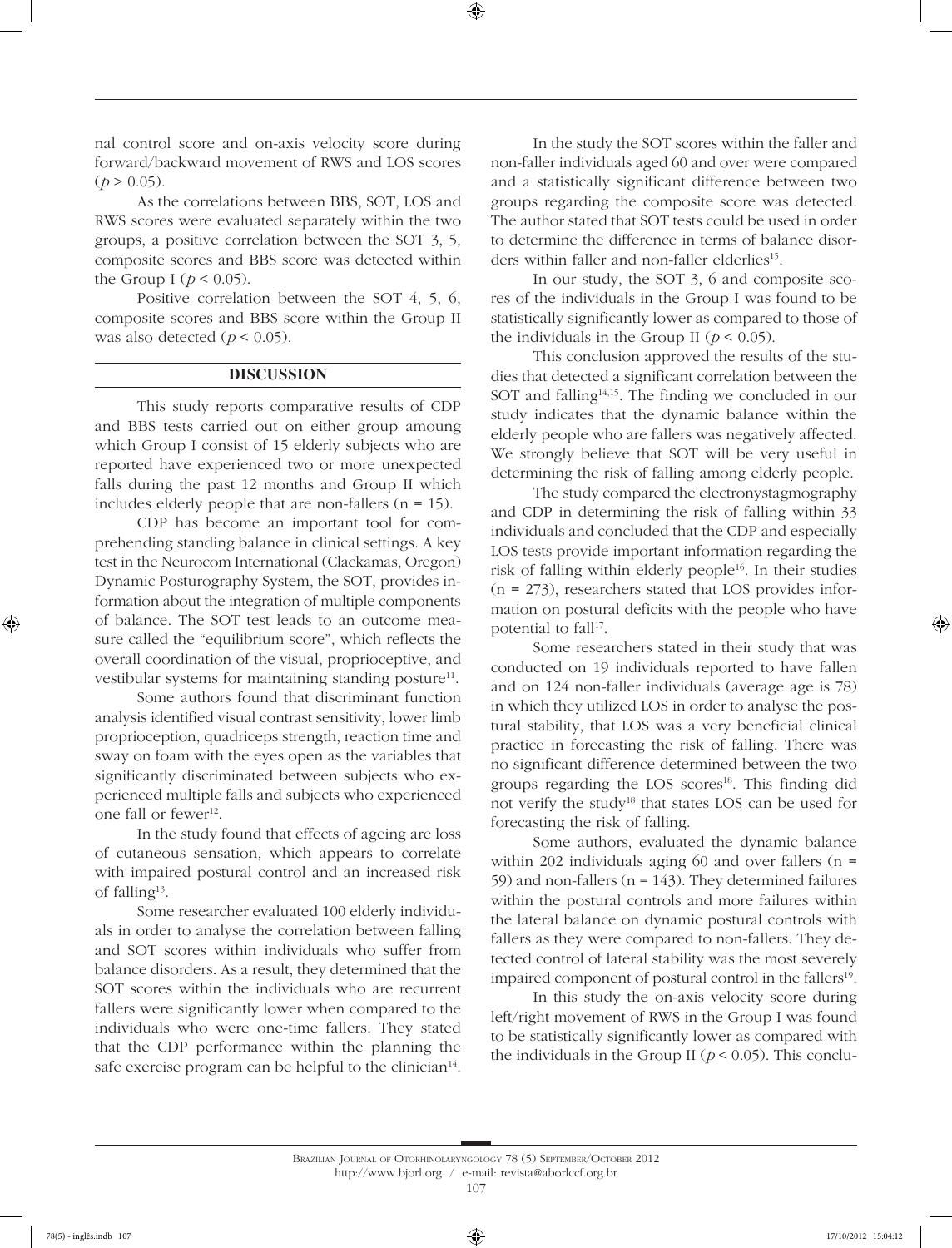sion verified the literature research<sup>19</sup> that concludes the lateral balance with the individuals who are fallers was negatively affected. There was no statistically significant difference detected between two groups regarding the left/right directional control score, forward/backward directional control and on-axis velocity score during forward/backward movement (*p* > 0.05).

The BBS was easy to administered and required no special equipment. We believed that the determination of risk of falling within patients, might be substantially improved by also examining their environment and how well they complete their daily activities. BBS showed sensitivity and specificity to predict use of assistive devices within the older adults<sup>10</sup>.

In the study analyzing the factors that contribute to falling within elderly people ( $n = 125$ ), it is found that the BBS score of the fallers are significantly lower when compared to non-fallers<sup>20</sup>. Another study determined that BBS score average of fallers was 39.6 whereas 52.6 with the non-fallers<sup>1</sup>.

Some authors concluded that the average BBS score of fallers was  $36$  and of non-fallers was  $50.4^{20}$ .

In this study the average BBS score of the individuals in the Group I and Group II were found to be 47.9 and 54.6 respectively. As the two groups were compared, the BBS score of the individuals in the Group II was found to be statistically significantly higher than the BBS score of the Group I ( $p < 0.05$ ). This result means that the body balances of the faller individuals, are negatively affected. This finding matches up with the literature researches<sup>1,20</sup> concluding the BBS was the determiner of the risk of falling within the elderly people. Moreover, in our study we evaluated the relation between composite score and BBS within both of the groups.

We detected that there were positive correlations between SOT 3, 5, composite scores and BBS score in the Group I and SOT 4, 5, 6, composite scores and BBS score in the Group II ( $p < 0.05$ ). These results indicated that scores relating to dynamic balance in SOT are positively correlated to BBS scores within both groups.

In our study, considering the positive correlation obtained between the BBS score and scores relating to dynamic balance within SOT in both groups, SOT can be used for the exact same purposes as the BBS  $(p < 0.05)$ . The clinics who are not able to afford complicated devices like CDP, can use BBS for evaluating balance.

In this study, finding significantly lower SOT parameters that evaluate the dynamic balance and BBS score in the fallers group; indicates that especially dynamic balance is negatively affected within the elderly people who are fallers. With the help of using efficient therapy strategies for elderly people who has the risk of falling, the falls and serious injuries that are caused by falls can be prevented.

## **CONCLUSION**

Our results showed that the CDP and BBS scores in fallers were found to be significiantly lower as compared to the non-fallers. These measurements can be used for determining the balance impairments associated with falling in elderly.

#### **REFERENCES**

- 1. Shumway-Cook A, Baldwin M, Polissar NL, Gruber W. Predicting the probability of falls in community-dwelling older adults. Phys Ther. 1997;77(8):812-9.
- 2. Drachman DA, Hart CW. An approach to the dizzy patient. Neurology. 1972;22(4):323-34.
- 3. Kerber KA, Enrietto JA, Jacobson KM, Baloh RW. Disequilibrium in older people: a prospective study. Neurology. 1998;51(2):574- 80.
- 4. Kannus P, Parkkari J, Koskinen S. Niemi S, Palvanen M, Järvinen M, et al. Fall-induced injuries and deaths among older adults. JAMA. 1999;281(20):1895-9.
- 5. Powell LE, Myers AM. The Activities-specific Balance Confidence (ABC) Scale. J Gerontol A Biol Sci Med Sci. 1995;50A(1):M28-34.
- 6. Wolfson L, Judge J, Whipple R, King M. Strength is a major factor in balance, gait, and the occurrence of falls. J Gerontol A Biol Sci Med Sci. 1995;50 Spec No:64-7.
- 7. Horak FB, Shupert CL, Mirka A. Components of postural dyscontrol in the elderly: a review. Neurobiol Aging. 1989;10(6):727-38.
- 8. Baloh RW, Fife TD, Zwerling L, Socotch T, Jacobson K, Bell T, et al. Comparison of static and dynamic posturography in young and older normal people. J Am Geriatr Soc. 1994;42(4):405-12.
- 9. Maki BE, Holliday PJ, Topper AK. A prospective study of postural balance and risk of falling in an ambulatory and independent elderly population. J Gerontol. 1994;49(2):M72-84.
- 10. Bogle Thorbahn LD, Newton RA. Use of the Berg Balance Test to predict falls in elderly persons. Phys Ther. 1996;76(6):576-83.
- 11. Chaudhry H, Findley T, Quigley KS, Bukiet B, Ji Z, Sims T, et al. Measures of postural stability. J Rehab Res Dev. 2004;41(5):713- 20.
- 12. Lord SR, Ward JA, Williams P, Anstey KJ. Physiological factors associated with falls in older community-dwelling women. J Am Geriatr Soc. 1994;42(10):1110-7.
- 13. Maki BE, Perry SD, Norrie RG, Mcllroy WE. Effect of facilitation of sensation from plantar foot-surface boundaries on postural stabilization in young and older adults. J Gerontol A Biol Sci Med Sci. 1999;54(6):M281-7.

#### Brazilian Journal of Otorhinolaryngology 78 (5) September/October 2012 http://www.bjorl.org / e-mail: revista@aborlccf.org.br